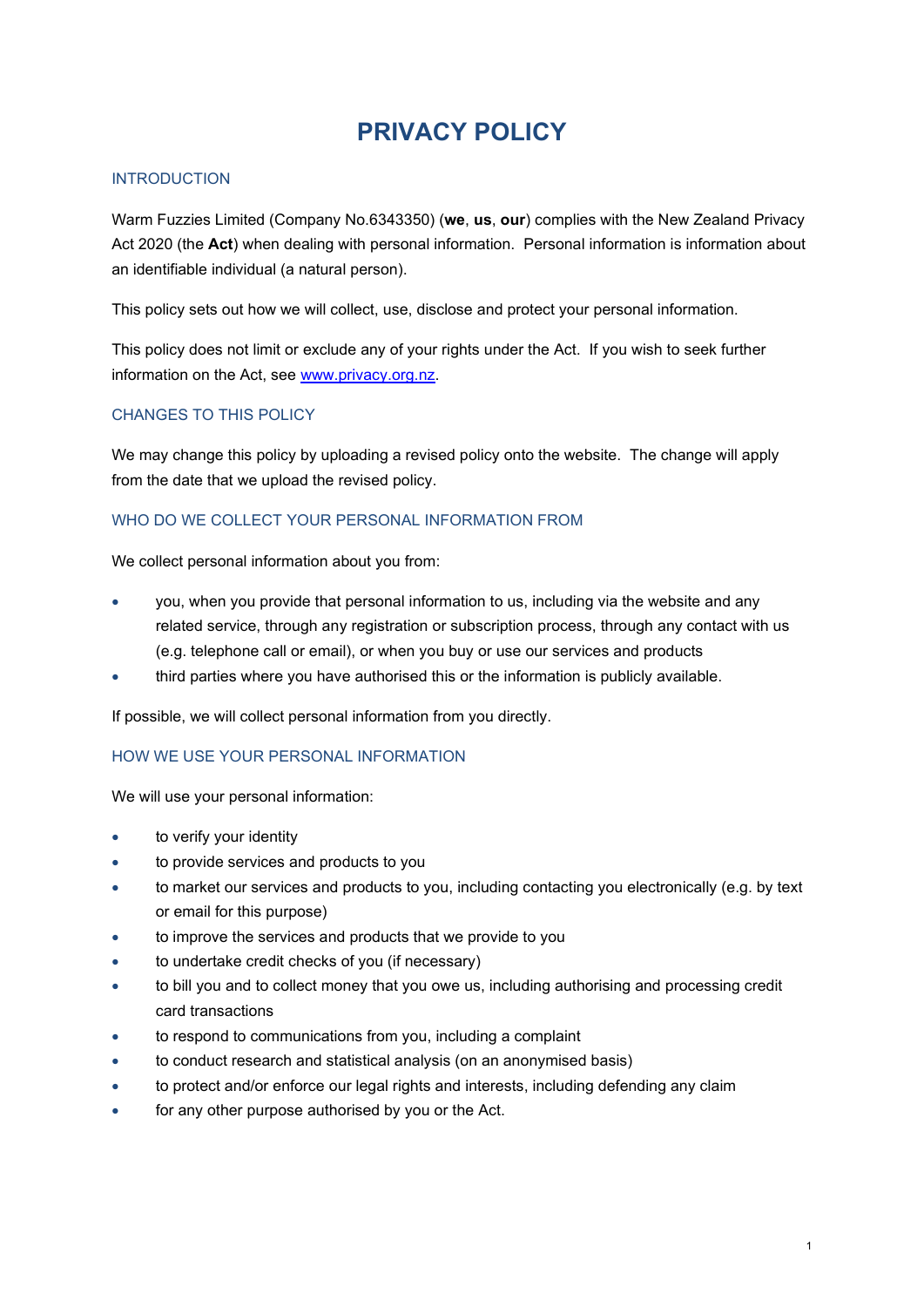# DISCLOSING YOUR PERSONAL INFORMATION

We may disclose your personal information to:

- another company within our group
- any business that supports our services and products, including any person that hosts or maintains any underlying IT system or data centre that we use to provide the website or other services and products
- a credit reference agency for the purpose of credit checking you
- other third parties (for anonymised statistical information)
- a person who can require us to supply your personal information (e.g. a regulatory authority)
- any other person authorised by the Act or another law (e.g. a law enforcement agency)
- any other person authorised by you.

A business that supports our services and products may be located outside New Zealand. This may mean your personal information is held and processed outside New Zealand

### PROTECTING YOUR PERSONAL INFORMATION

We will take reasonable steps to keep your personal information safe from loss, unauthorised activity, or other misuse.

#### ACCESSING AND CORRECTING YOUR PERSONAL INFORMATION

Subject to certain grounds for refusal set out in the Act, you have the right to access your readily retrievable personal information that we hold and to request a correction to your personal information. Before you exercise this right, we will need evidence to confirm that you are the individual to whom the personal information relates.

In respect of a request for correction, if we think the correction is reasonable and we are reasonably able to change the personal information, we will make the correction. If we do not make the correction, we will take reasonable steps to note on the personal information that you requested the correction.

If you want to exercise either of the above rights, email us at [hello@warmfuzzies.co.nz.](mailto:hello@warmfuzzies.co.nz)Your email should provide evidence of who you are and set out the details of your request (e.g. the personal information, or the correction, that you are requesting).

We may charge you our reasonable costs of providing to you copies of your personal information or correcting that information.

#### INTERNET USE

While we take reasonable steps to maintain secure internet connections, if you provide us with personal information over the internet, the provision of that information is at your own risk.